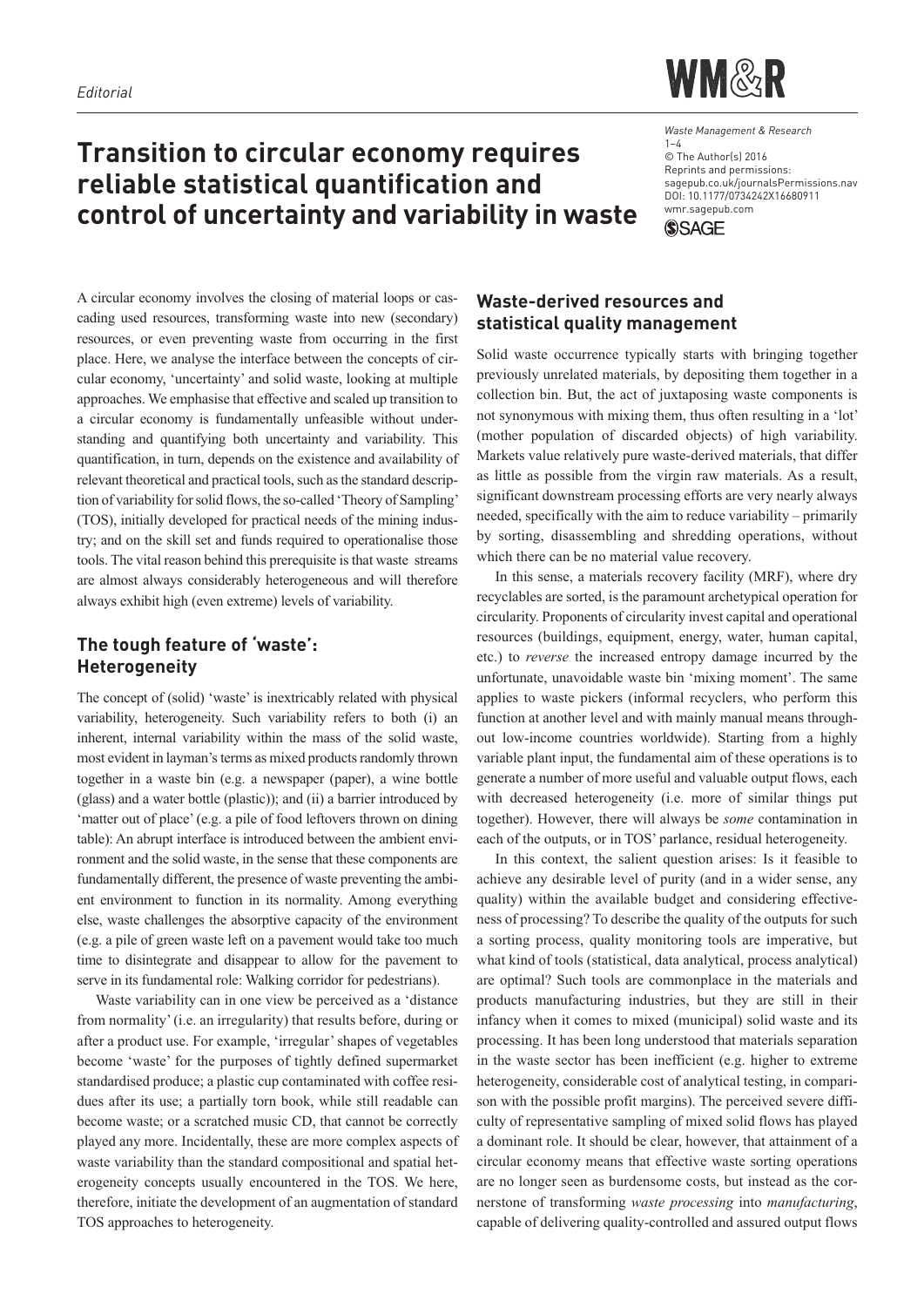– in exactly the same manner that primary resources, raw materials, are produced and traded with their respective quality assurances.

However, which is the necessary toolkit for this transformation, and where can it be applied to make it possible to structurally transform solid 'waste' processing? Below we deal with only some of the technical aspects, fully acknowledging that there are other major drivers that also must be addressed, not least organisation/governance aspects (e.g. policies, regulations, and citizen/ consumer involvement).

#### **Multiple approaches and tools**

In the process of transforming solid waste into new resources, one can apply a variety of existing tools that capture and describe variability, giving us the opportunity to effectively minimise it, where feasible. To list the immediate major options: General descriptive and multivariate data analysis and statistics, including nonparametric descriptions robust to extreme values, statistical design of experiments (DoE) and in a wider context, chemometrics, TOS, error propagation, data reconciliation, 'measurement uncertainty' (MU), Monte Carlo simulation and statistical quality control. While it is beyond the present scope to discuss all of these, we selectively comment upon a few that appear to represent the most promising possibilities.

Our fundamental proposition here, is that there cannot be a sufficient understanding of solid waste properties and the potential to turn waste into secondary resources without a reliable and effective description of its variability. This is an absolute necessity. Point estimates of average values are generally insufficient for this purpose. It is critical to reliably quantify the inherent variability around estimated average values. In many cases also, the parameters chosen to represent the waste heterogeneity are not normally distributed (i.e. would not follow a Gaussian distribution). One traditional way to try to overcome this is to employ so-called 'robust' data analysis (statistics), i.e. variability descriptions that are not sensitive to extreme values, to use non-parametric statistics (e.g. the use of quartiles), or to take into account the shape of the distributions. However, in most cases, there is only extremely limited information (or often none at all) on the type of distribution that one might feel compelled to apply, perhaps from a theoretical and/or practical point of view.

In addition, there is a fatal misunderstanding to some of the traditional approaches, a blow that comes from a comprehensive understanding of heterogeneity. Following the TOS in necessary detail, a heterogeneous lot *cannot* be reduced to a traditional statistical distribution (Gaussian, symmetric or skewed) of just *analytical determination results*. Such a view is, at best, overly simplistic, and, at worst, useless; that is when heterogeneity really shows it teeth – precisely the case with solid waste. This is due to two major contributors of uncertainty involved: (i) the analytical measurement uncertainty,  $MU_{an}$ ; and (ii) the uncertainty associated with sampling (including sub-sampling and sample preparation), MU<sub>sampl</sub>. Two facts from real life fundamentally challenge

traditional understandings and practices: First, MUsampl is *always* much larger than  $MU<sub>an</sub>$ , typically 10–25–50 times larger and, as a result, completely dominates any and all 'measurement error budget'. In fact, this particular challenge actually scales up in the case of solid waste material, because of their high inherent heterogeneity. Second, MU as it is practiced today, almost exclusively disregards MU<sub>sampl</sub> (or it only includes one of the five 'sampling error' effects considered in TOS, most unfortunately just the smallest one). There has been a serious ongoing debate between MU and TOS for decades – only recently reconciled by a comprehensive analysis (Esbensen and Wagner, 2014). We return to this much-needed reconciliation at several occasions as we advocate the development of an improved approach to quantifying waste heterogeneity and proper waste sampling – before any analytical determination stage.

### **Educational needs for uncertainty quantification: TOS**

In any case, when we try to quantify via a measurement process (e.g. measure the concentration of a potentially toxic element, such as cadmium, via an analytical determination in the laboratory), we cannot just report a single value, but also the error associated with this measurement, a factor of equal importance. The scientific fields of metrology and statistics address such aspects via the concepts of *accuracy* and *precision*. The field of measurement uncertainty has traditionally been used to quantify the 'measurement error'. Any subsequent characterisations or calculations involving properties identified via analysis should, in principle, involve the use of pertinent error propagation approaches.

There are still considerable training needs for researchers and investigators into correct and complete assessment of uncertainty. It is unsettling that the vast majority of the research studies report only  $MU<sub>an</sub>$ , almost completely neglecting the dominating MUsampl. A recent publication assessed the current approaches to MU with respect to the complete ensemble of sources affecting the measurement process (Esbensen and Wagner, 2014), in particular the extent to which sampling errors, as set out in TOS, are appropriately considered in the international standards, guides and norm-giving documents. All pre-analysis sampling steps are important, collectively dominating the  $MU<sub>total</sub>$  estimate. TOS constitutes the only complete theoretical and practical framework for competently dealing with the entire pathway from field (lot) to analysis (test portion) (Esbensen and Wagner, 2014).

In addition, when it comes to applying TOS in the realm of solid waste, many more empirical examples are needed in order to get a fundamental database on how to correctly quantify (calibrate) the various parameters involved. In this regard, we are still on a steep learning curve. The emergence of sensor-based, in-line, real-time characterisation equipment (e.g. near infrared-based (NIR)) does not negate the need for TOS – on the contrary, TOS is needed for the correct interpretation of the results, for example in combination with techniques such as variograms.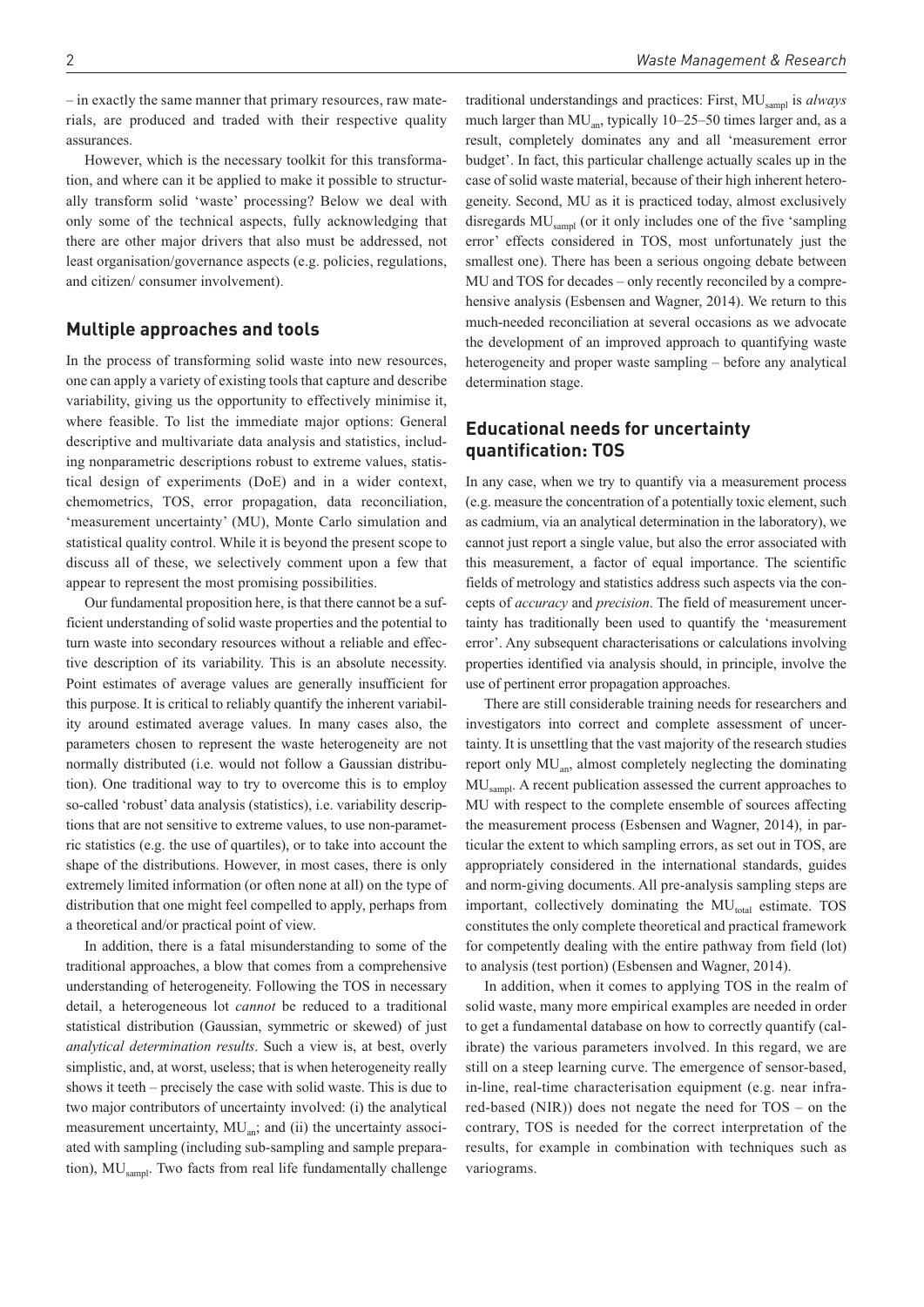#### **'Circularity' and information uncertainty**

We aim to introduce the complete, complex framework outlined above in the service of a circular economy. While far from the only factor, proper, i.e. representative, sampling nevertheless emerges as the crucial, element in this endeavour, without which all hopes for efficient and reliable materials characterisation is lost, significantly reducing the possibilities for competitive economics in resource recovery from the waste sector. Answers to several major challenges are needed, for example most waste processing plants do not have an effective way to control, or even assess to begin with, the level of variability of materials accepted as input. Solutions to this direction require competent understanding of the salient issues regarding sampling and sub-sampling – which for solid mixture flows (as indeed for any type of heterogeneous lot material) – is accomplished only by the TOS (DS 3077, 2013).

#### **Innovation, analytical laboratory and DoE**

From solid waste we can recover secondary engineered technical materials, chemical compounds that can be used as feedstock to materials production, soil improvers with fertilising capacity (nutrients / humic substances) and fuels used to produce energy and heating/cooling. Major innovation for a genuine circular economy can only be based on a compound and materials level, and can be extended only to a limited degree via reuse, repair and remanufacturing.

When working with solid waste samples in a laboratory, there are increased challenges in accurately quantifying analytes, both for innovation, but also for environmental compliance. Usually, there are increased phenomena of interferences. The heterogeneity of the components contained in the final test samples derived from solid wastes, often results in unacceptably high relative standard deviation (%RSD), requiring multiple authentic replications to limit such variability. Despite these well-known limitations, and relevant longstanding efforts since the 1970s, there are still no universally acceptable and sometimes suitable reference materials and/or standard methods or just standard operating procedures for solid waste characterisation, which prevents accurate determination of analytes and increases the spread of the results.

However, there is a revolution in the offing – much of this apparent variability (the dominating proponents) is in fact *not* an analytical issue: Imperfect, improper (non-representative) sampling is the root cause of the overwhelming part hereof. Learning how to deal with unnecessary and controlling sampling errors (reducing or eliminating specific sampling errors is the central tenet of the TOS) will turn these challenges into victories. TOS applies just as much in the laboratory as in the field (DS 3077, 2013).

At this level, it is also important to employ statistically designed experiments (Design of Experiments: DoE) where relevant, using tools such as screening tests, fractional designs to accommodate for complex multi-variable systems, dual methodologies to develop empirical models, to identify global optima and account for interactions. But, no matter how powerful or necessary such statistical analysis tools are (Velis et al., 2014), to date they have just seen very limited application to the waste reprocessing sector research and development. A likely reason and key limitation could again be identified as a much-too-high and unnecessary component of sampling-and-analysis errors, making data obtained very 'noisy' (relatively high unaccountable error). Contrary to traditional statistical thinking, just 'more samples, more data', will *not* solve this problem – only better data, i.e. from representative samples and thorough conceptual quantification of sources of variability, for example during sub-sampling before analytical determination. This is perhaps the most important lesson from the TOS (DS 3077, 2013).

### **Evidence-based policies and uncertainty quantification**

Understandably, policy and decision makers often have a clear preference for simple coherent stories, numbers and tools. It is, indeed, the role of scientists and engineers to cut though the complexity of our world and come up with comprehendible theories and applicable solutions. However, there is no practicable way to remove altogether the variability and uncertainty from our world. Politicians demanding one, certain, number before political action can be contemplated must surely soon be a thing of the past (e.g. '2 degrees Centigrade'). More effective government actions could undoubtedly emerge if politicians learn, apply and deploy policies considering not just single 'average' numbers, but also the uncertainty around them – signifying a level of confidence.

Indeed, a major part of environmental protection, for instance regarding from emissions from waste-derived materials, considers compliance statistics and is in the right direction: As but one example, the European Committee for Standardisation (CEN) classification standard for environmental performance of solid recovered fuels (SRF) with regard to mercury (Hg) content, considers both the average (median) as well as a measure of the higher values (80% percentile), because of evidently non-normally distributed mercury concentrations. And many other systems analysis tools, such as life cycle assessment, are just starting to include a more complete uncertainty quantification.

To this direction, Monte Carlo simulation can be a powerful tool toward understanding the variability in systems or just even policy formulas, such as the EU Waste Framework Directive R1 clause, for energy from waste plants (EfW), helping us recognise that the choice of every mathematical formula has inherent implications on its potential outcomes, which should be studied *before* any adoption. However, all simulations have an in-built weakness, such as the unknown reality of the underlying distribution from which the Monte Carlo approach draws its innumerable 'realisations'. The degree to which the standard statistical distributions used are valid representations of reality, is a non-trivial issue.

When it comes to protecting human health and the environment within a circular economy, the risks and impacts associated for